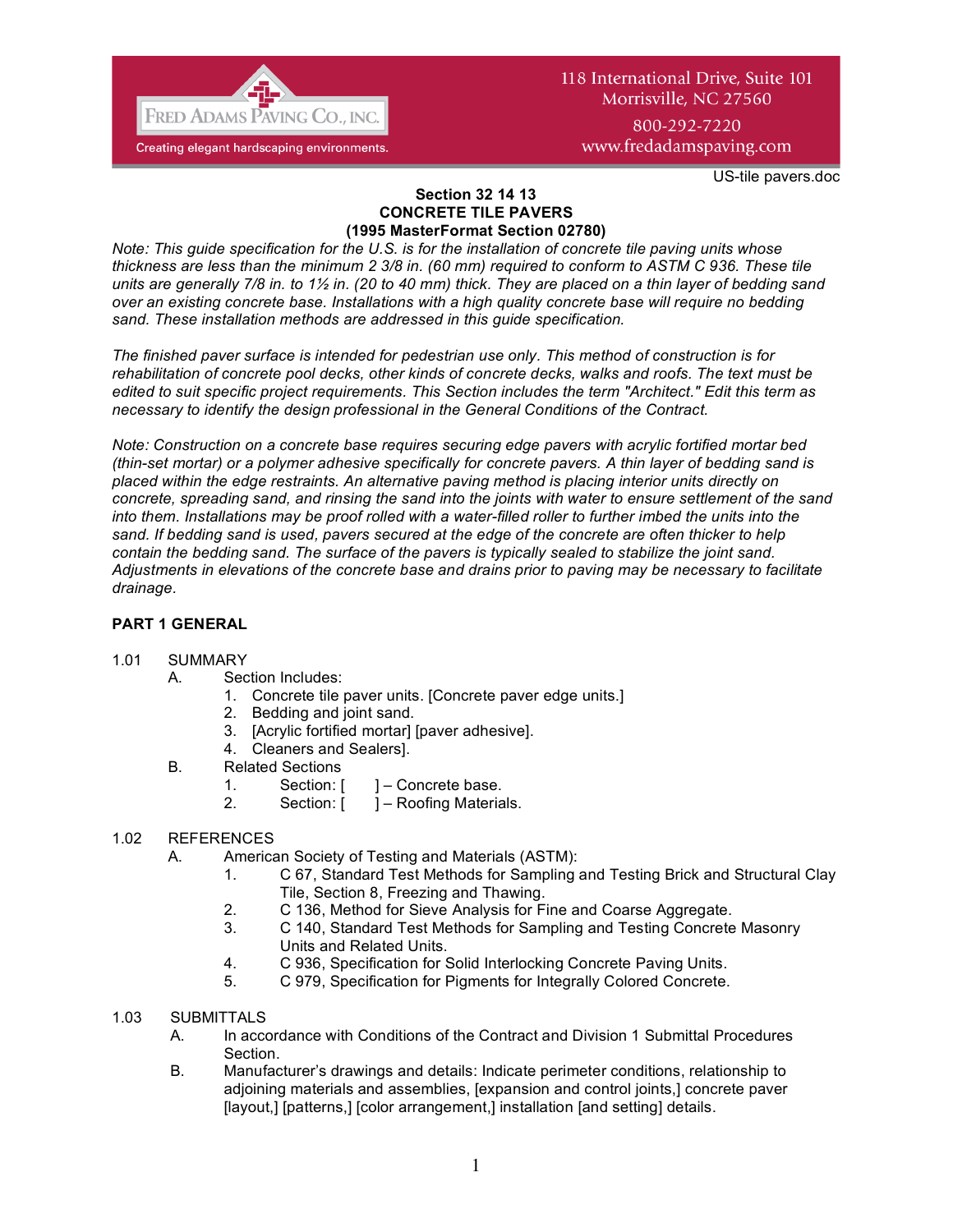

### 800-292-7220 www.fredadamspaving.com

US-tile pavers.doc

- C. Sieve analysis per ASTM C 136 for grading of bedding and joint sand.
- D. Concrete paving tile units:
	- 1. [Four] representative full-size samples of each paver type, thickness, color, finish that indicate the range of color variation and texture expected in the finished installation. Color(s) selected by [Architect] [Engineer] [Landscape Architect] [Owner] from manufacturer's available colors.
	- 2. Accepted samples become the standard of acceptance for the work.
	- 3. Test results from an independent testing laboratory for compliance of 2 3/8 in. (60 mm) thick units to ASTM C 140 and C 67. The concrete tile pavers shall be made from the same or similar concrete mix design as the 2 3/8 in. (60 mm) thick units.
	- 4. Manufacturer's certification of concrete pavers by ICPI as having met applicable ASTM standards.
	- 5. Manufacturer's catalog product data, installation instructions, and material safety data sheets for the safe handling of the specified materials and products.
- E. Paver Installation Subcontractor:
	- 1. A copy of Subcontractor's current certificate from the Interlocking Concrete Pavement Institute Concrete Paver Installer Certification program.
	- 2. Job references from projects of a similar size and complexity. Provide Owner/Client/General Contractor names, postal address, phone, fax, and email address.

### 1.04 QUALITY ASSURANCE

- A. Paving Subcontractor Qualifications:
	- 1. Utilize an installer having successfully completed concrete paver installation similar in design, material, and extent indicated on this project.
	- 2. Utilize an installer holding a current certificate from the Interlocking Concrete Pavement Institute Concrete Paver Installer Certification program.
- B. Regulatory Requirements and Approvals: [Specify applicable licensing, bonding or other requirements of regulatory agencies.].
- C. Mock-Ups:
	- 1. Install a 7 ft x 7 ft  $(2 \times 2 \text{ m})$  paver area.
	- 2. Use this area to determine surcharge of the bedding sand layer, joint sizes, lines, laying pattern(s), color(s), and texture of the job.
	- 3. This area will be used as the standard by which the work will be judged.
	- 4. Subject to acceptance by owner, mock-up may be retained as part of finished work.
	- 6. If mock-up is not retained, remove and properly dispose of mock-up.

### 1.05 DELIVERY, STORAGE & HANDLING

- A. General: Comply with Division 1 Product Requirement Section.<br>B. Comply with manufacturer's ordering instructions and lead-time
- Comply with manufacturer's ordering instructions and lead-time requirements to avoid construction delays.
- C. Delivery: Deliver materials in manufacturer's original, unopened, undamaged containers packaging with identification labels intact.
	- 1. Coordinate delivery and paving schedule to minimize interference with normal use of buildings adjacent to paving.
	- 2. Deliver concrete pavers to the site in steel banded, plastic banded or plastic wrapped packaging capable of transfer by fork lift or clamp lift.
	- 3. Unload pavers at job site in such a manner that no damage occurs to the product.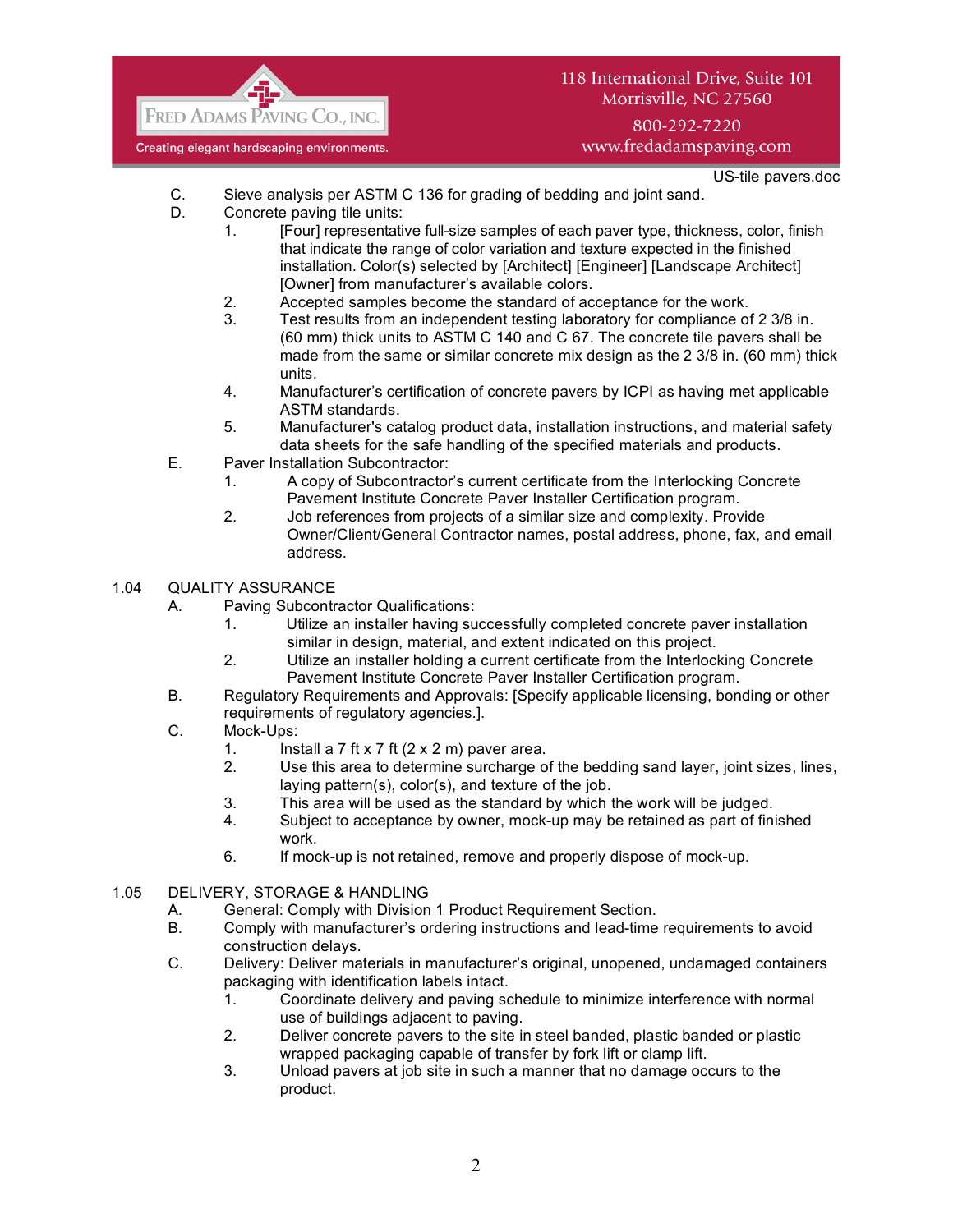

800-292-7220 www.fredadamspaving.com

US-tile pavers.doc

- D. Storage and Protection: Store materials protected such that they are kept free from mud, dirt, and other foreign materials. [Store concrete paver cleaners and sealers per manufacturer's instructions.]
	- 1. Cover bedding sand and joint sand with waterproof covering if needed to prevent exposure to rainfall or removal by wind. Secure the covering in place.
- 1.06 PROJECT/SITE CONDITIONS
	- A. Environmental Requirements:
		- 1. Do not install sand or pavers during heavy rain or snowfall.
		- 3. Do not install frozen sand or saturated sand.
		- 3. Do not install concrete pavers on frozen or saturated sand.
- 1.07 MAINTENANCE
	- A. Extra Materials: Provide [Specify area] [Specify percentage.] additional material for use by owner for maintenance and repair.
	- B. Paving units shall be from the same production run as installed materials.

#### **PART 2 PRODUCTS**

#### 2.01 CONCRETE PAVERS

*Note: Concrete pavers may have spacer bars on each unit. They are highly recommended for mechanically installed pavers. Manually installed pavers may be installed with or without spacer bars.*

- A. Manufacturer: [Specify ICPI member manufacturer name.].
	- 1. Contact: [Specify ICPI member manufacturer contact information.].
- B. Concrete Tile Pavers:
	- 1. Paver Type: [Specify name of product group, family, series, etc.].
		- a. Color [and finish]: [Specify color.] [Specify finish].
		- c. Color Pigment Material Standard: Comply with ASTM C 979.
		- d. Size: [Specify.] inches [({Specify.}mm)] x [Specify.] inches  $[($ {Specify.}mm)] x [Specify.] inches  $[($ {Specify.} mm)] thick.
		- e. Material Standard: When manufactured as a 2 3/8 in. (60 mm) thick unit, the concrete mix for the thin units shall meet the following requirements:
		- f. Average Compressive Strength: 8000 psi (55 MPa) with no individual unit under 7200 psi (50 MPa) per ASTM C 140.
		- g. Average Water Absorption (ASTM C 140): 5% with no unit greater than 7%.
		- h. Freeze/Thaw Resistance (ASTM C 67): Resistant to 50 freeze/thaw cycles with no greater than 1% loss of material. Freeze-thaw testing requirements shall be waived for applications not exposed to freezing conditions.

#### 2.02 PRODUCT SUBSTITUTIONS

- A. Substitutions: No substitutions permitted.
- 2.03 BEDDING AND JOINT SAND
	- A. Provide bedding and joint sand as follows:
		- 1. Clean, non-plastic, free from deleterious or foreign matter, symmetrically shaped, natural or manufactured from crushed rock.
		- 2. Do not use limestone screenings or stone dust.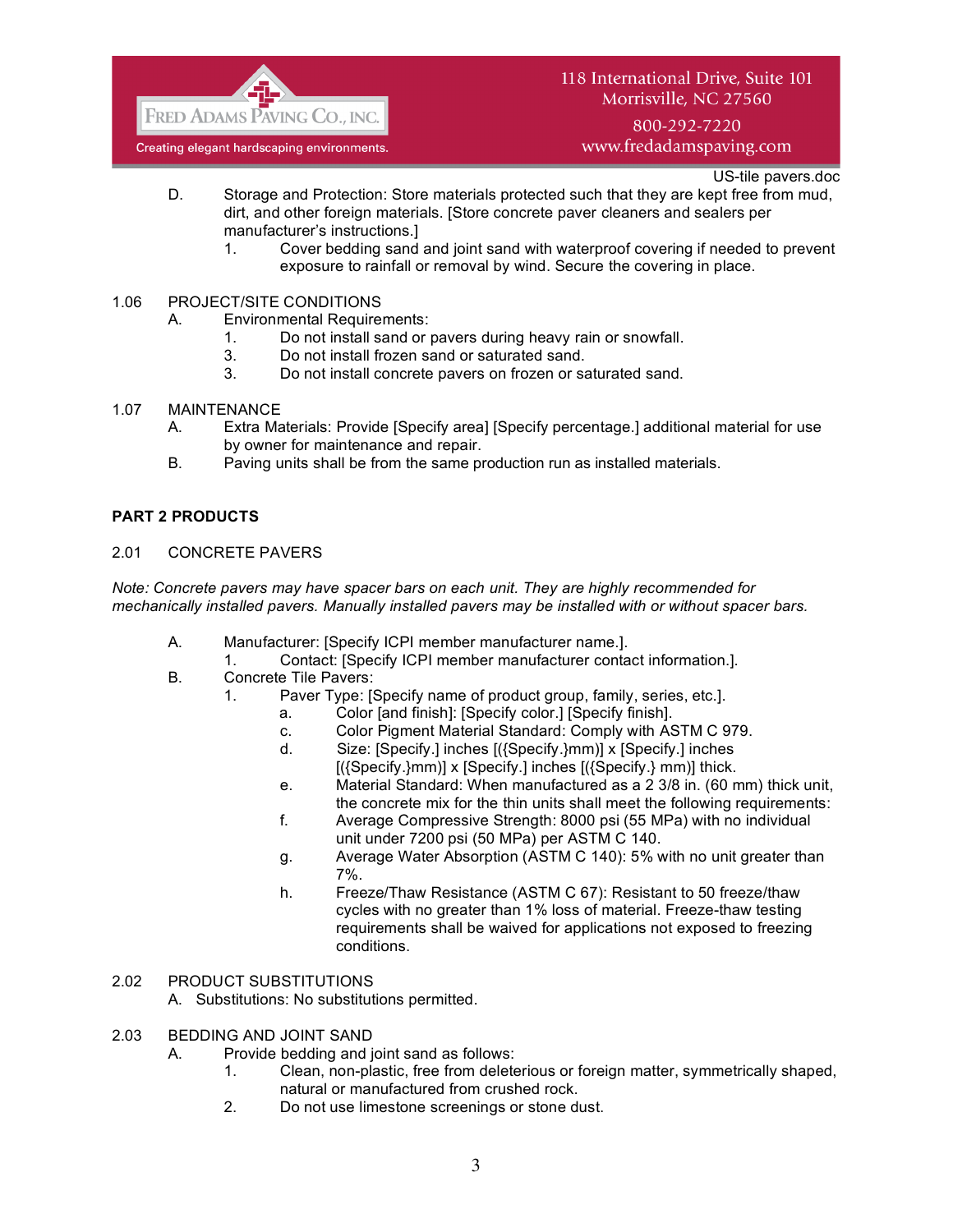

www.fredadamspaving.com

US-tile pavers.doc

- 3. Sieve according to ASTM C 136.
- 4. Bedding and joint and material requirements: Conform to the grading as shown in Table 1 below:

Table 1 Grading Requirements for Bedding Sand Sieve Size **Percent Passing** No. 8 (2.36 mm) 100 No.16 (1.18mm) 65 to 97 No. 30 (0.600 mm) 25 to 70 No. 50 (0.300 mm) 5 to 35 No. 100 (0.150 mm) 0 to 7 No. 200 (0.075 mm) Maximum 4

B. Silica sand may be used in lieu of that specified in Table 1 provided that 100% passes the No. 8 (2.36 mm) sieve and no more than 4% passes the No. 200 (0.075 mm) sieve.

#### 2.04 EDGE RESTRAINTS

*Note: Select material for securing edge pavers to concrete base.*

- A. Provide paving unit edge restraints installed around the perimeter of all concrete tile paving unit areas with [acrylic fortified (thin-set) mortar] [polymer paver adhesive].
	- 1. Manufacturer: [Specify manufacturer.].
	- 2. Material Standard: [Specify material standard.].
- 2.05 ACCESSORIES
	- A. Provide accessory materials as follows:
		- 1. Geotextile Fabric:
			- a. Material Type and Description: [Specify material type and description.].
			- b. Material Standard: [Specify material standard.].
			- c. Manufacturer: [Acceptable to interlocking concrete paver manufacturer] [Specify manufacturer.].

*Note: Delete article below if cleaners, sealers, and/or joint sand stabilizers are not specified.*

- 2. **[Cleaners] [Sealers] [Joint sand stabilizers]** 
	- a. Material Type and Description: [Specify material type and description.].
	- b. Material Standard: [Specify material standard.].
	- c. Manufacturer: [Specify manufacturer.].

# **PART 3 EXECUTION**

- 3.01 ACCEPTABLE INSTALLERS
	- A. [Specify acceptable paving subcontractors.].

*Note: The elevations and surface tolerance of the concrete base determine the final surface elevations of concrete pavers. The paver installation contractor cannot correct deficiencies in the base surface with additional bedding sand or by other means. Therefore, the surface elevations of the base should be checked and accepted by the General Contractor or designated party, with written certification to the paving subcontractor, prior to placing bedding sand and concrete pavers.*

3.02 EXAMINATION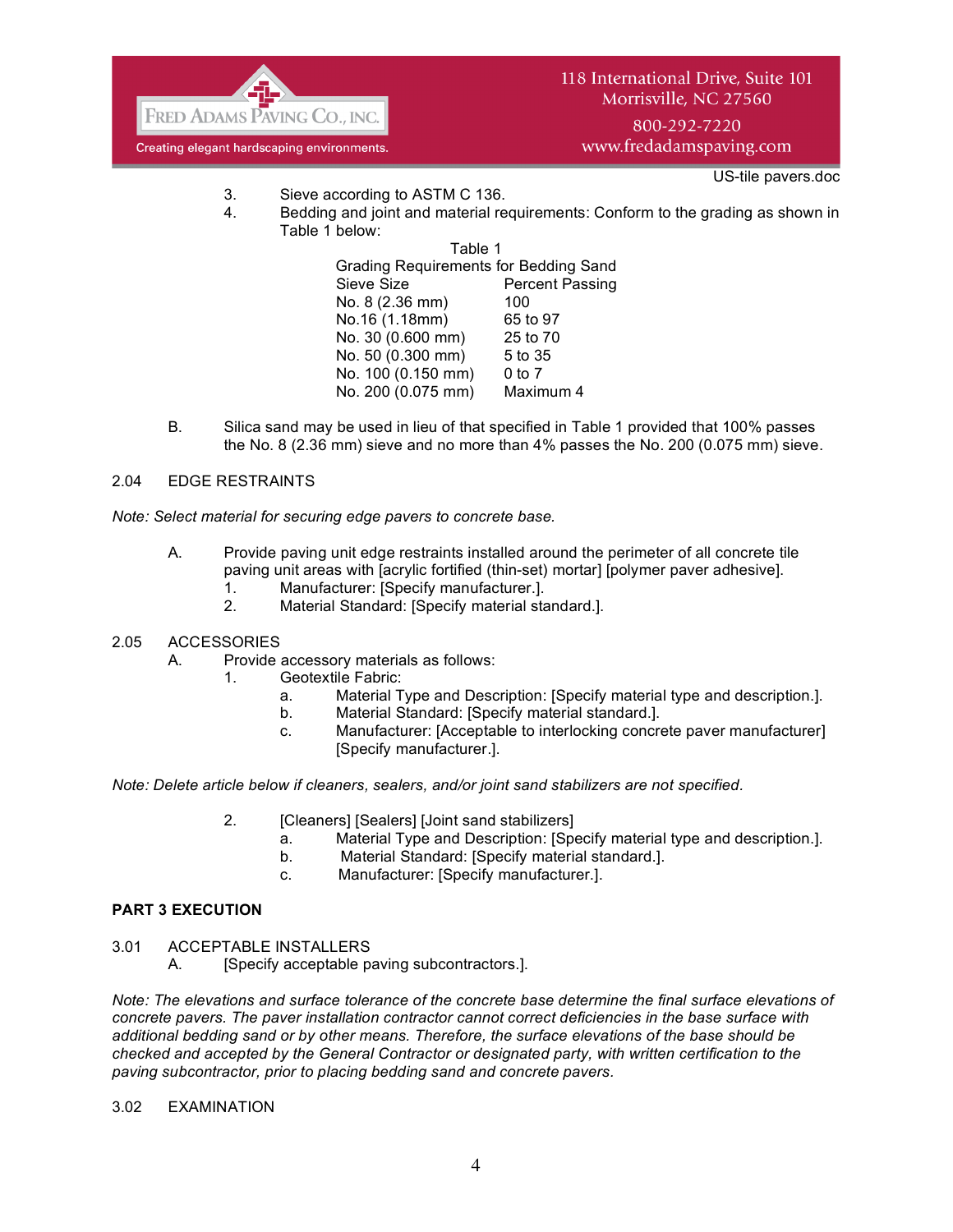

800-292-7220 www.fredadamspaving.com

US-tile pavers.doc

- A. Acceptance of Site Verification of Conditions:
	- 1. General Contractor shall inspect, accept and certify in writing to the paver installation subcontractor that site conditions meet specifications for the following items prior to installation of concrete tile paving units.
		- a. Verify that geotextiles, if applicable, have been placed according to drawings and specifications.
		- c. Verify that concrete base materials, thickness, surface tolerances and elevations conform to specified requirements.
		- d. Verify location, type, and elevations of edge restraints, [concrete collars around] utility structures, and drainage holes and inlets.
	- 2. Do not proceed with installation of bedding sand and concrete paving units until base conditions are corrected by the General Contractor or designated subcontractor.

### 3.03 PREPARATION

- A. Verify base is clean and dry, certified by General Contractor as meeting material, installation and grade specifications.
- B. Verify that the concrete base drains water away from buildings, pools or other structures and conforms to elevations on the drawings.
- C. Verify that concrete base [and geotextile] is dry and ready to support sand, pavers, and imposed loads. Verify that concrete base is sound, clean and free from cracks, scaling, spalling or other defects that would be detrimental to the adhesion of the [mortar] [polymer adhesive] materials, or contribute to the loss of bedding sand, cracking or other kinds of degradation of the installed assembly.
- D. Verify location, type, installation and elevations of edge pavers to be installed around the perimeter area to be paved.

### 3.04 INSTALLATION

- A. Edge Restraints
	- 1. Follow all manufacturer's instructions on [mixing and] applying [acrylic fortified mortar] [polymer adhesive] to edge pavers.
	- 2. Locate and secure edge tile pavers on the concrete base according to the drawings. Allow the [mortar] [adhesive] to cure per the manufacturer's instructions.
	- 3. Provide weep holes through joints in the pavers per the drawings. Cover with geotextile to prevent loss of sand as shown in the drawings.
	- 4. The surface of the installed edge restraint units shall be even.
- B. Bedding sand
	- 1. Spread the sand evenly over the base inside the installed edge restraints.
	- 2. Screed smooth to a nominal 1/4 in. (7 mm) thickness, or to the thickness that results in a finish paver surface that is level with the edge units.
	- 3. Do not disturb the screeded sand should not be disturbed.
	- 4. Place sufficient sand to stay ahead of the laid pavers.
	- 5. Do not use the bedding sand to fill depressions in the base surface.
- C. Concrete tile pavers
	- 1. Ensure that pavers are free of foreign material prior to installation.
	- 2. Lay the pavers in the pattern(s) as shown on the drawings. Maintain straight joint lines.
	- 3. Joints between the pavers on average shall not exceed 1/8 in. (3 mm).
	- 4. [Joints widths shall be negligible on roof decks and the entire surface tightly fitted.]
	- 5. Cut pavers to be placed along the edge with a masonry saw.
	- 6. Fill gaps at the edges of the paved area with cut pavers or edge units.